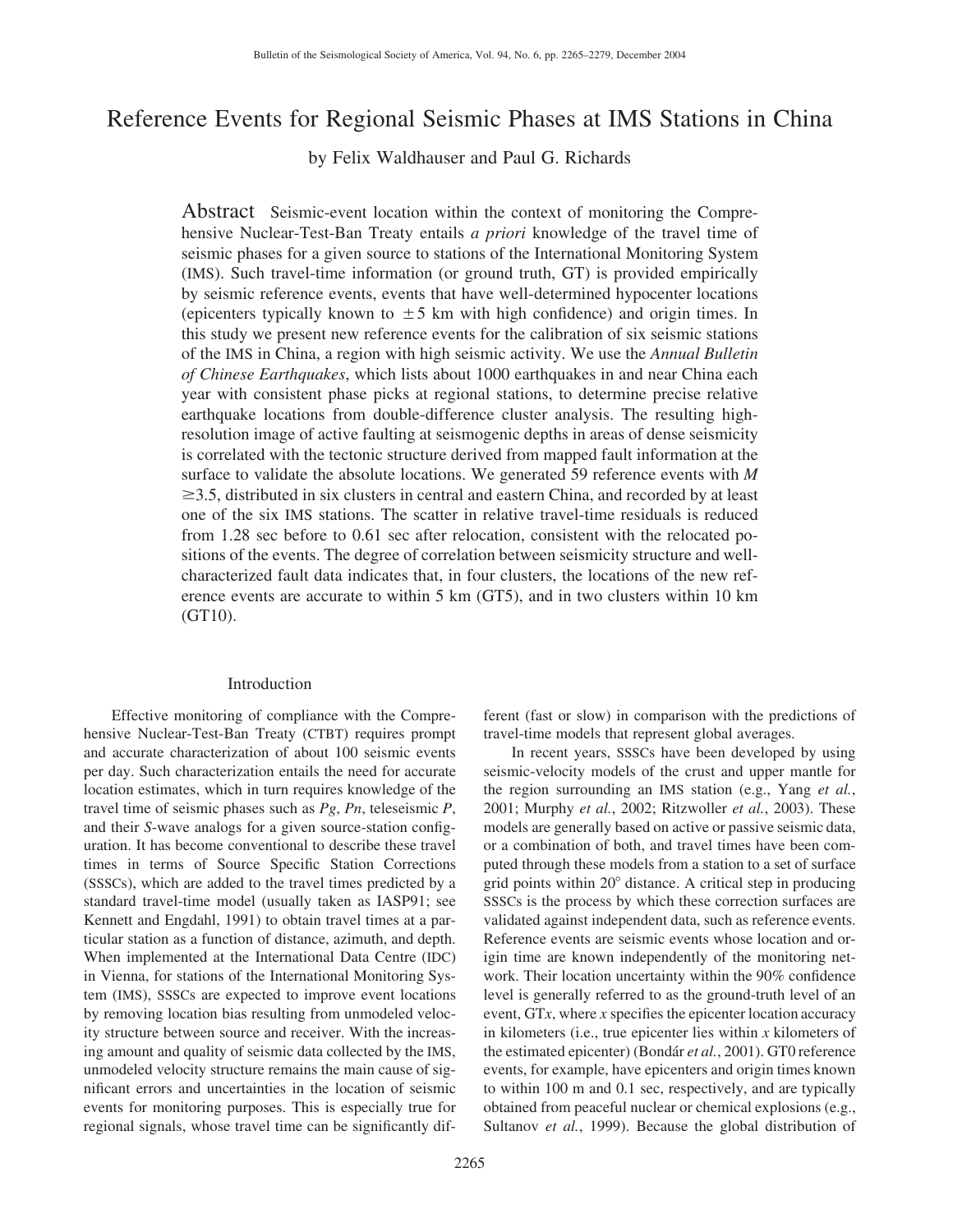man-made sources with well-known source parameters is sparse, data from moderate-size earthquakes must also be used. The location of earthquakes, however, is generally much less well known. Typically, events of GT5 quality or better are obtained when the earthquake occurred within a local network. A significant effort is necessary to turn earthquake locations into reference events of GT5 quality when they occur within regional networks.

In this study we follow an integrated approach to generating reference events from regional network data for IMS station calibration in central and eastern China. The complex tectonics in this region are expressed by quite high but diffuse seismicity. We analyze more than 11,000 events in the *Annual Bulletin of Chinese Earthquakes* (ABCE) from 1985 to 1999 for their potential use as reference events. Many of these events are recorded at ABCE stations that are close to or co-locate with the planned IMS stations (Table 1). We determine 59 reference events at the GT5 and GT10 levels in central and eastern China by combining precise relativeevent relocations obtained from cluster analysis of ABCE data with a database of mapped fault information at the surface. While the motivation of this work was within the context of CTBT monitoring, the approach outlined here may be useful for other purposes, for example, to image faults at seismogenic depths over large areas for seismic-hazard investigations. For such studies, however, the ABCE data need to be combined with provincial- and local-network data across China.

#### ABCE Data and Double-Difference Cluster Analysis

An electronic version of the ABCE (z-files, included in the *IASPEI International Handbook of Earthquake and Engineering*, Part B, 2003) includes about 14,000 events in and near China with magnitudes up to *M* 6.8 that occurred between 1985 and 1999, with more than 10,000 events located in mainland China (Fig. 1). *P*- and *S*-phase picks are available for 170 regional stations in and near China. These picks are remarkably consistent as noted by Hearn and Ni (2001) and demonstrated by the analysis of travel-time residuals below. About 36,000 *P*-phase picks, selected from 11,500 events recorded at ABCE stations BJI, HLR, KMI, LZH, SSE, and XAN, and located within  $20^{\circ}$  of each station, are analyzed for their accuracy. These six stations are at or close to the designated sites of IMS stations in China (Table 1). A total of 96% of the ABCE *Pn*-phase picks are reported to a tenth of a second (Fig. 2a). Locations of 43% of the events are rounded to the nearest tenth of a degree, introducing (presumably randomly distributed) location uncertainties of up to 5 km (Fig. 2b). Depths for about 50% of the events appear to be fixed at 10, 15, or 33 km (Fig. 2c).

In addition to an electronic ABCE, we have access to a printed version of the ABCE for events that occurred in 1985 and 1986, and in the years 1991–1995. The printed ABCE reports earthquake locations to the nearest hundredth of a degree, and they appear to be a revised version of the elec-

Table 1 IMS (ABCE) Stations Considered in This Study

| Station      | Latitude | Longitude | <b>Network</b> |
|--------------|----------|-----------|----------------|
| $PS12$ (HLR) | 49.27    | 119.74    | Primary        |
| PS13 (LZH)   | 36.09    | 103.84    | Primary        |
| AS20(BJI)    | 40.02    | 116.17    | Auxiliary      |
| AS21 (KMI)   | 25.15    | 102.75    | Auxiliary      |
| AS22(SSE)    | 31.10    | 121.19    | Auxiliary      |
| $AS23$ (XAN) | 34.04    | 108.92    | Auxiliary      |
|              |          |           |                |

tronic ABCE. Comparison between event locations on mainland China in the printed ABCE and the corresponding events in the electronic ABCE indicates a mean-event mislocation of about 11 km in both horizontal directions. Comparison of the electronic ABCE with data from a local network in the Sichuan/Yunnan Province (Z. Yang, personal comm.) indicates similar differences, but individual errors may be larger in some areas.

Owing to uncertainties of this order in ABCE locations, we cannot extract high-quality reference events directly from the catalog, but accurate event locations may be determined by relocating the events. Relocation of the ABCE data for the purpose of obtaining reference events is problematic, however, because of the sparse distribution of available stations for most of the events. None of the events in the ABCE has the potential to achieve GT5 status at the 95% confidence level on the basis of the seismic-network criteria put forward by Bondár *et al.* (2004). These criteria require at least 10 stations within 250 km with an azimuthal gap less than  $110^{\circ}$ , a secondary azimuthal gap less than  $160^{\circ}$ , and at least one station within 30 km from the epicenter. We can turn instead to relative-location methods such as the double-difference technique of Waldhauser and Ellsworth (2000) to reduce the effect of model errors, and then use near-surface information to constrain the absolute locations.

The fundamental equation of the double-difference algorithm relates the differences between the observed and predicted phase travel-time difference for pairs of earthquakes observed at common stations to changes in the vector connecting their hypocenters. By choosing only relative phase travel times for events that are close together (i.e., closer than the scale length of the surrounding velocity heterogeneity), wave paths outside the source region are similar enough so that common-mode travel-time errors are canceled for each linked pair of events. It is then possible to obtain high-resolution hypocenter locations over large areas without the use of station corrections. This approach is extremely useful in our search for potential reference events across China, as it allows us to efficiently relocate dense seismicity across large areas. In some of the clusters investigated in this study the seismicity spreads over more than 100 km, in which case we linked events over short distances (typically less than 10 km) to build a chain of links that connect events across the entire cluster. Other multiple-event location algorithms such as JHD (Douglas, 1967) or HDC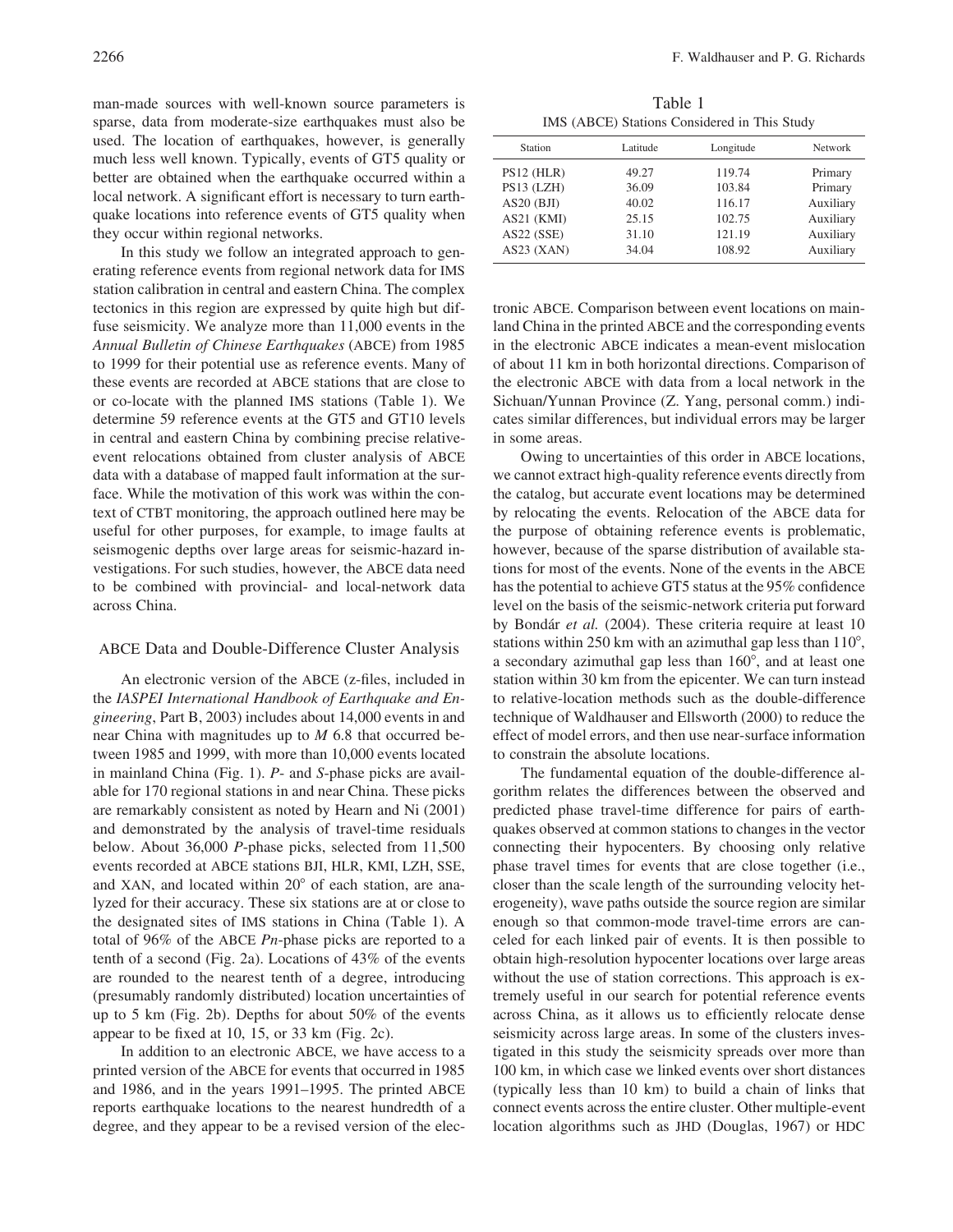

Figure 1. Events (dots) and Chinese stations (small triangles) listed in the ABCE. IMS stations (large triangles) are indicated, and the ones discussed in this study are labeled. Stars indicate locations at which reference events are obtained. Circles denote areas out to 20° from each of the labeled IMS stations.

(Jordan and Sverdrup, 1981) employ station corrections that are fixed for a particular cluster of events, thus limiting the spatial area within which events can be relocated.

The presence of severely mislocated events in the ABCE can hamper the inversion, because the linearization of the nonlinear double-difference location problem (which solves for adjustments to initial locations) requires the initial locations to be close to their true value. To stabilize the inversion, we search for clusters of well-linked event pairs (at least 10 stations), and iteratively solve the system of weighted double-difference equations by means of least squares using the program *hypoDD* (Waldhauser, 2001). Convergence to a stable solution is greatly helped by the high quality of the ABCE phase picks, which have little contamination by outliers. A search of the ABCE for clusters of events that are most suitable for double-difference relocation in terms of network geometry and event density resulted initially in 36 clusters, ranging in size between 20 and 344 earthquakes. This analysis was done by searching about 460,000 *P*- and *S*-phase picks. For the 36 clusters, *P*- and *S*phase pairs at common stations out to 2000 km distance were formed. Regional 1D layered velocity models were used to predict the travel-time differences and partial derivatives. These models were adapted from the models used for routine locations at Chinese provincial seismographic networks (Jih, 1998).

In many of the 36 clusters the high-resolution relocations reveal detailed structural information about the active faults on which they occur, such as dip and strike. It is possible to validate the absolute location accuracy of such an event cluster by comparing the relocated seismicity with independent surface information. Extremely detailed fault data for mainland China have been prepared by the U.S. Geological Survey (USGS Astrogeology Team, lead by Philip A. Davis), derived from volumes on the regional geology of Chinese provinces published by the Geological Publishing House (Beijing, 1984–1993). The Geographic Information System (GIS) database includes all fault lines, and additional fault parameters such as type of fault, age and name of fault, relative depth of the fault, how the existence of the fault was inferred, and the direction and amount of dip on the fault plane. These additional parameters, however, are not reported for all faults. Also, the location of the fault lines are subject to uncertainties owing to inconsistencies in the published maps and/or uncertainties related to the digitizing and GIS mapping process, according to the unpublished database documentation "Compilation of bedrock geology and structure databases of China, including relevant ancillary databases compiled by Los Alamos National Laboratory." In general the uncertainties range from a few hundreds of meters to a few kilometers in rare cases. Specifically, the deep faults in this study were drawn with very thick lines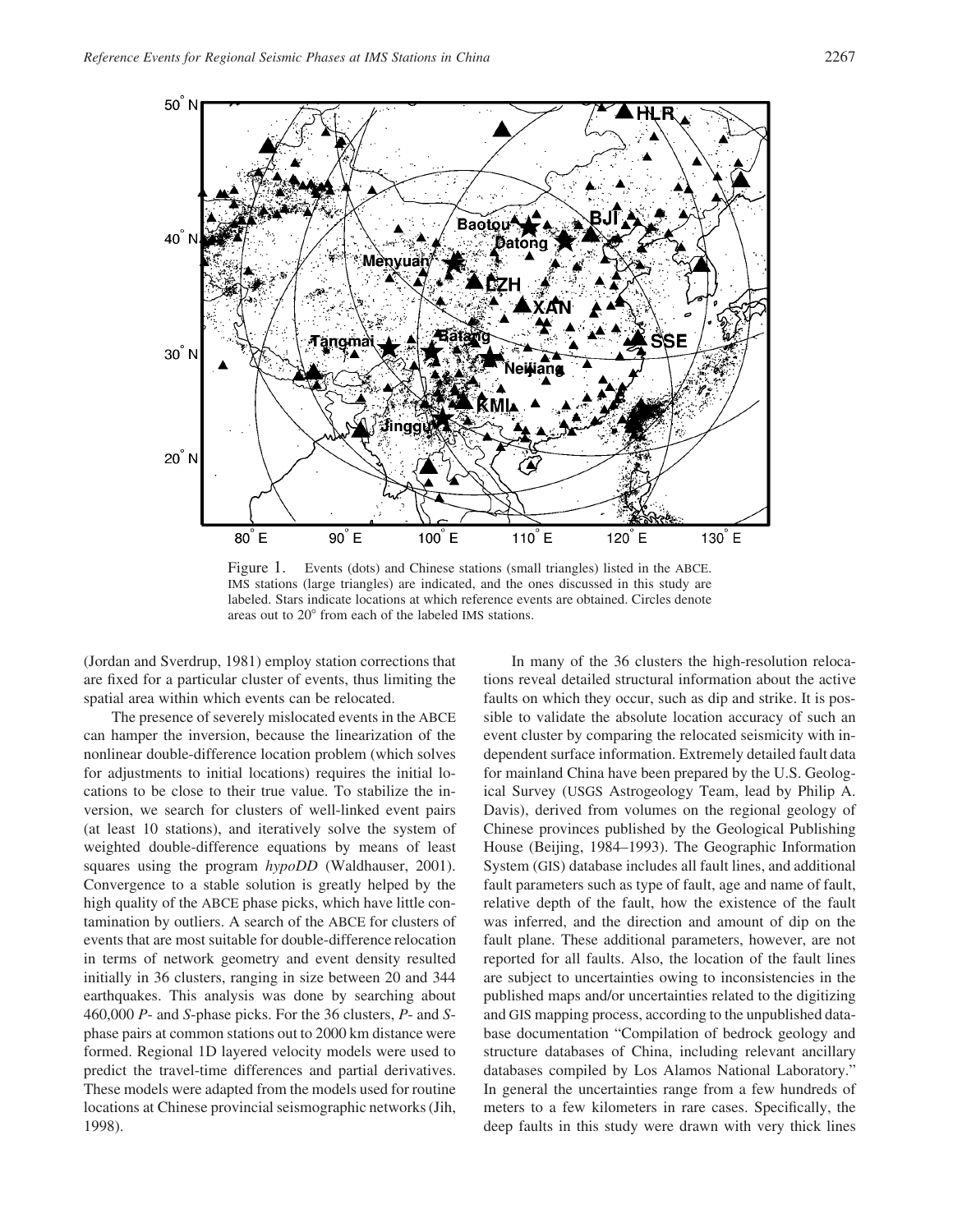

Figure 2. Reporting precision of (a) ABCE *P*phase picks and (b) epicenter locations. In (a) the distribution is shown for fractions of seconds, in (b), fractions of degrees. (c) Distribution of event depths.

on the published Chinese maps, which translate to a possible maximum uncertainty of 0.5 km in the digital map provided by the USGS.

In order to extract potential reference events for the purpose of IMS station calibration from any of the 36 clusters, we have defined the following three criteria: The relocated seismicity

- includes events of  $M \geq 3.5$  that have small relative-location errors and are recorded by at least one of the planned IMS stations (or a surrogate) within a 2000-km distance,
- indicates fault structure such as strike and dip,
- and correlates with nearby major deep-reaching faults or faulting patterns included in the Chinese fault database.

The 36 clusters are reviewed in terms of their location close to faults labeled as "deep reaching" in the database, or faults that have additional information to support their association with the seismic activity. In most of the 36 cases,

no unique association with mapped surface traces is possible. Figure 3 shows two of such clusters in Guizhou Province and Sichuan Province. For the Guizhou cluster (Fig. 3a) the seismicity spreads over several faults, indicating that the events did not occur on a single fault, but rather on different adjacent faults. Only a few events appear to have occurred on a deep-reaching, right-lateral strike-slip fault (thick line in Fig. 3a), making a clear association difficult. Figure 3b shows a cluster of events that locates within an aseismic block bounded by deep-reaching faults to the southwest and the southeast, more than 40 km from any mapped surface trace. While it is possible that these locations are accurate to within a few kilometers, we cannot verify that accuracy with independent surface data, which our approach to build reference events requires.

Our detailed investigation of the 36 clusters resulted in a subset of 6 that has a positive correlation between the highresolution seismic locations and available well-characterized fault data. These six clusters include a total of 262 events, located in central and eastern China in the provinces of Sichuan (near the cities of Neijiang and Batang), Shanxi (near Datong), Tibet (near Tangmai), Qinghai (near Menyuan), and Yunnan (near Jinggu) (Fig. 1). All six clusters include events with  $M \geq 3.5$ . (For the events we used whose magnitudes were not reported in the ABCE catalog, the large distances out to which these events were recorded indicate that they have magnitudes well above 3.5.)

## Generation of Reference Events

Events in the Neijiang cluster are used to demonstrate the improvement in event relocations over the ABCE locations. This cluster in Sichuan Province includes 61 events that were recorded at 31 stations between 1989 and 1999 (Fig. 4). The maximum separation between events that are linked together by common phase pairs is 10 km, while the cluster dimension is about 25 km. The largest azimuthal station gap is  $40^{\circ}$ , and the closest station is 120 km away (Table 2). Table 3 lists the regional (Sichuan/Yunnan) velocity model used for relocation. Figure 5 compares the doubledifference epicenter locations with the locations listed in the ABCE. The double-difference locations indicate a much tighter distribution compared to the ABCE, and concentrate near a deep, north-dipping reverse fault mapped at the surface by Chinese scientists (thick fault trace in Fig. 5). Shifts between ABCE and double-difference locations range from 0.5 to 40 km, with a mean of about 13 km. Shifts in origin times range from  $-4.9$  to 4.3 sec, with a mean of  $-0.08$ sec and a standard deviation of about 2 sec. The root mean square (rms) residual after relocation is 0.7 sec, down 72% from the initial value. A bootstrap analysis of the remaining differential time residuals (see Waldhauser and Ellsworth, 2000, for details) has been performed to assess the relativelocation uncertainty at the 90% confidence level. The rms values for semimajor and semiminor axes are 1.5 and 0.85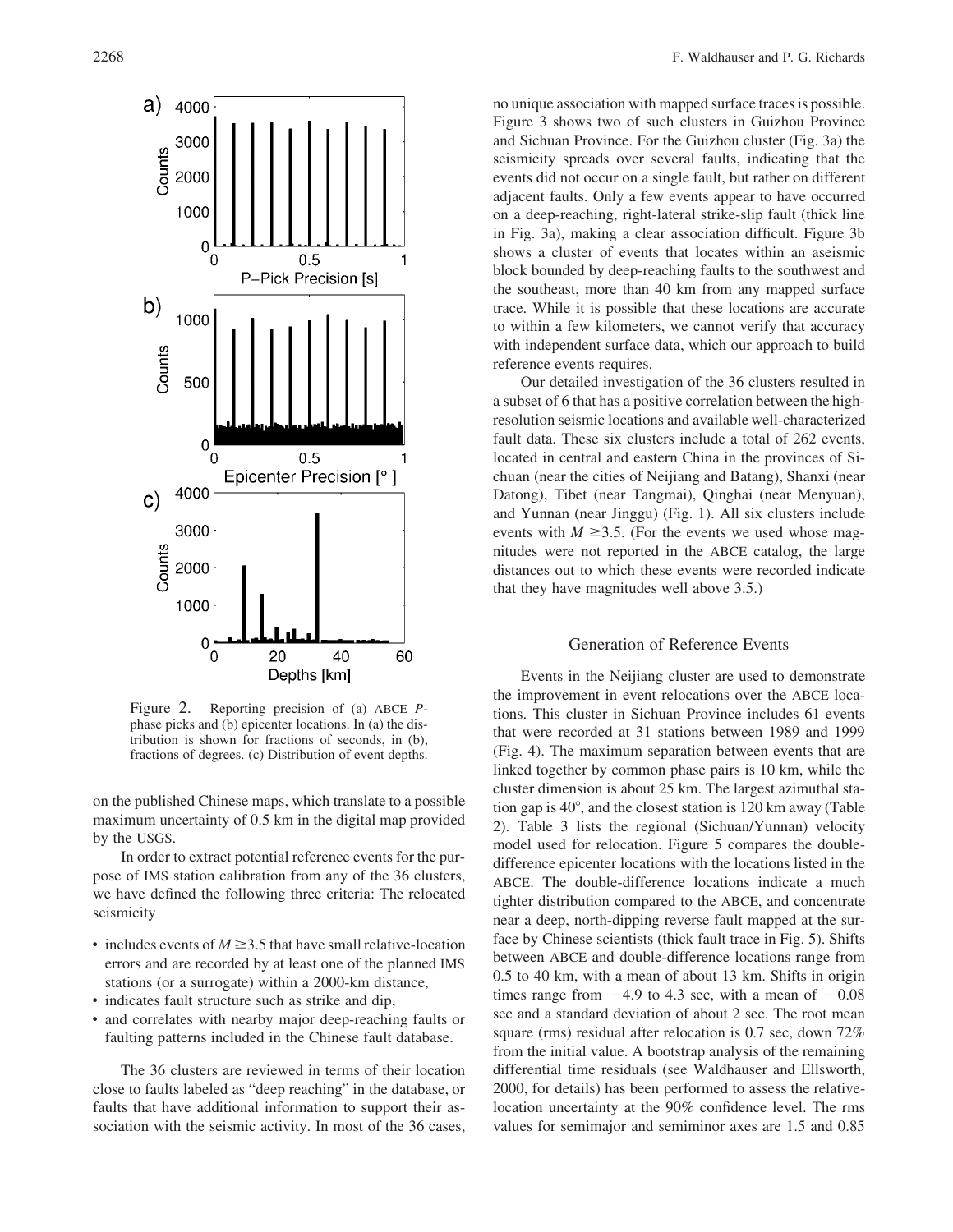

Figure 3. Two examples where no unique association of the relocated seismicity with an active fault is possible. (a) Twenty-one events, which occurred between 1987 and 1998, do not appear to occur on a single deep fault, but rather on a set of adjacent smaller faults. (b) Thirty-eight events, which occurred between 1985 and 1996, are located more than 40 km from the nearest mapped fault.



Figure 4. Stations (triangles) that recorded the 61 events near Neijiang, Sichuan Province. Star indicates the location of the cluster.

km, respectively, and 1.5 km for errors in depths, for all 61 events.

Figures 6a–f show the relocation results for the six clusters, both in map view and fault perpendicular cross section (along AA), superimposed on the near-surface information from the Chinese fault database. Relative-location errors from the bootstrap analysis are indicated in map view as ellipses and in the fault-perpendicular cross section as crosses. Station distributions for each cluster are indicated in Table 2, velocity models upon which the models used for relocation are based on Table 3 and final hypocentral parameters for the selected reference events in Table 4. The velocity models in Table 3 were modified by introducing additional thinner layering across strong velocity contrasts. Fault traces in map views of Figure 6 are represented by lines, with thick lines indicating deep-reaching faults. Additional structural information is included where available. Fault traces in cross sections of Figure 6 are represented by triangles as the projection of the main fault onto the cross sections.

Although the double-difference algorithm is somewhat sensitive to absolute locations through a chosen model (see Waldhauser and Ellsworth, 2000), we have fixed, for all six clusters, the absolute centroid location (epicenter and depth) of the double-difference solutions at the position of the centroid derived from the events in the electronic ABCE or the printed ABCE. A comparison between the two catalogs for events in 1985 and 1986, and in the years 1991–1995 (years for which the printed ABCE is available), shows that the difference in centroid location is less than 4 km for the clusters near Neijiang, Datong, Batang, and Tangmai. For the Neijiang cluster, for example, it is about 3 km for the 25 events that are included in both catalogs (see stars in Fig. 5a). Even though it appears that the printed ABCE is a revised version of the electronic ABCE, we use the centroid location from the events in the electronic ABCE for the four clusters because the electronic ABCE includes all events in comparison to the printed ABCE's limited number of years. Furthermore, the differences in hypocentroid locations are smaller than the GT5 level we aim to achieve. For the two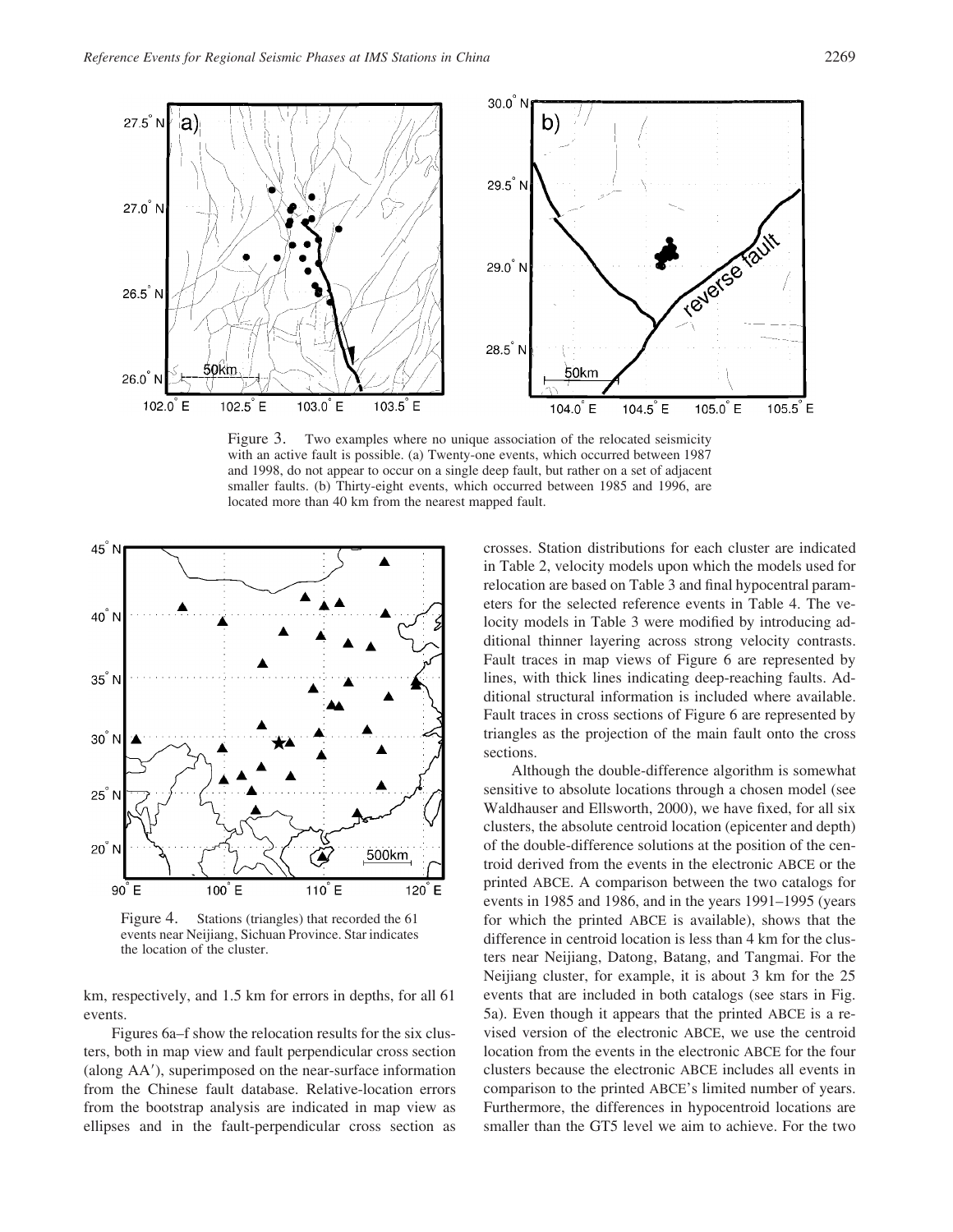| <b>Station Distributions</b>     |          |        |        |         |         |        |
|----------------------------------|----------|--------|--------|---------|---------|--------|
|                                  | Neijiang | Datong | Batang | Tangmai | Menvuan | Jinggu |
| Number of stations               | 36       | 64     |        | 58      |         |        |
| Distance to nearest station (km) | 120.5    | 210.4  | 125.5  | 274.9   | 86.3    | 191.4  |
| Max. azimuth gap $(°)$           | 40.2     | 70.7   | 42.9   | 48.3    | 71.1    | 135.5  |

Table 2

| Table 3                                                                                |
|----------------------------------------------------------------------------------------|
| Regional Velocity Models: Depth to Top of Layer (in km); P-velocity, $V_n$ , (in km/s) |

| Sichuan/Yunnan <sup>®</sup> |      | Tibet <sup>†</sup> |      | Gansu-Oinghai <sup>†</sup> |             | NE China, $A^{\dagger}$ |             | IASP91 |      |
|-----------------------------|------|--------------------|------|----------------------------|-------------|-------------------------|-------------|--------|------|
| Depth                       | 'n   | Depth              |      | Depth                      | $V_{\rm n}$ | Depth                   | $V_{\rm n}$ | Depth  |      |
| 00.0                        | 5.00 | 00.0               | 5.55 | 00.0                       | 6.10        | 00.0                    | 5.95        | 00.0   | 5.80 |
| 07.5                        | 5.48 | 15.8               | 6.25 | 22.0                       | 6.47        | 17.0                    | 6.50        | 20.0   | 6.50 |
| 16.0                        | 5.93 | 69.3               | 7.97 | 51.5                       | 8.17        | 33.0                    | 7.80        | 35.0   | 8.04 |
| 20.0                        | 6.43 |                    |      |                            |             |                         |             |        |      |
| 30.0                        | 6.60 |                    |      |                            |             |                         |             |        |      |
| 50.0                        | 8.30 |                    |      |                            |             |                         |             |        |      |

\*Z. Yang, personal comm.

†Jih (1988).



Figure 5. Map view of (a) ABCE locations and (b) double-difference locations. Solid circles in (a) indicate locations from the electronic ABCE, and open circles those from the printed ABCE. Solid and open stars represent the centroid of the electronic and printed ABCE locations, respectively. Lines indicate mapped surface traces of deep reverse faults.

clusters near Menyuan and Jinggu, however, the differences in cluster centroids derived from the electronic and the printed ABCE are larger than 5 km. The Menyuan cluster centroid as taken from the printed ABCE is about  $0.05^{\circ}$  to the north and  $0.035^{\circ}$  to the east from the one computed from the electronic ABCE. For the Jinggu cluster the shift is  $0.01^{\circ}$ and  $0.09^{\circ}$  to the south and east, respectively. For these two clusters we use the centroids from the printed ABCE, because of the significant deviation in centroid locations and the fact that most events in these two clusters are included in the printed ABCE. Note that in none of the six cases did we move the cluster of relocated events to line up with the surface trace of the fault. The fault information is considered independent data that are used to validate the absolute location of these clusters of reference events (as taken from the ABCE bulletins), and to investigate their level of accuracy in a tectonic context, discussed as follows.

The relocated seismicity in the Neijiang cluster (Fig. 6a) images a  $\sim$ 25-km-deep, about 10 $^{\circ}$  northwest-dipping fault that correlates well with an isolated mapped surface trace described as a deep reverse and north-dipping fault in the fault database (thick line in map view in Fig. 6a). In cross section, the projection of this fault along line AA' is indicated by a solid triangle. Eight events with  $M \geq 4$  locate on this deep reverse fault, for which the inferred downward projection is indicated by a dashed line. Given the relativelocation uncertainty, the width of the fault zone imaged by these eight events is not resolvably different from zero. A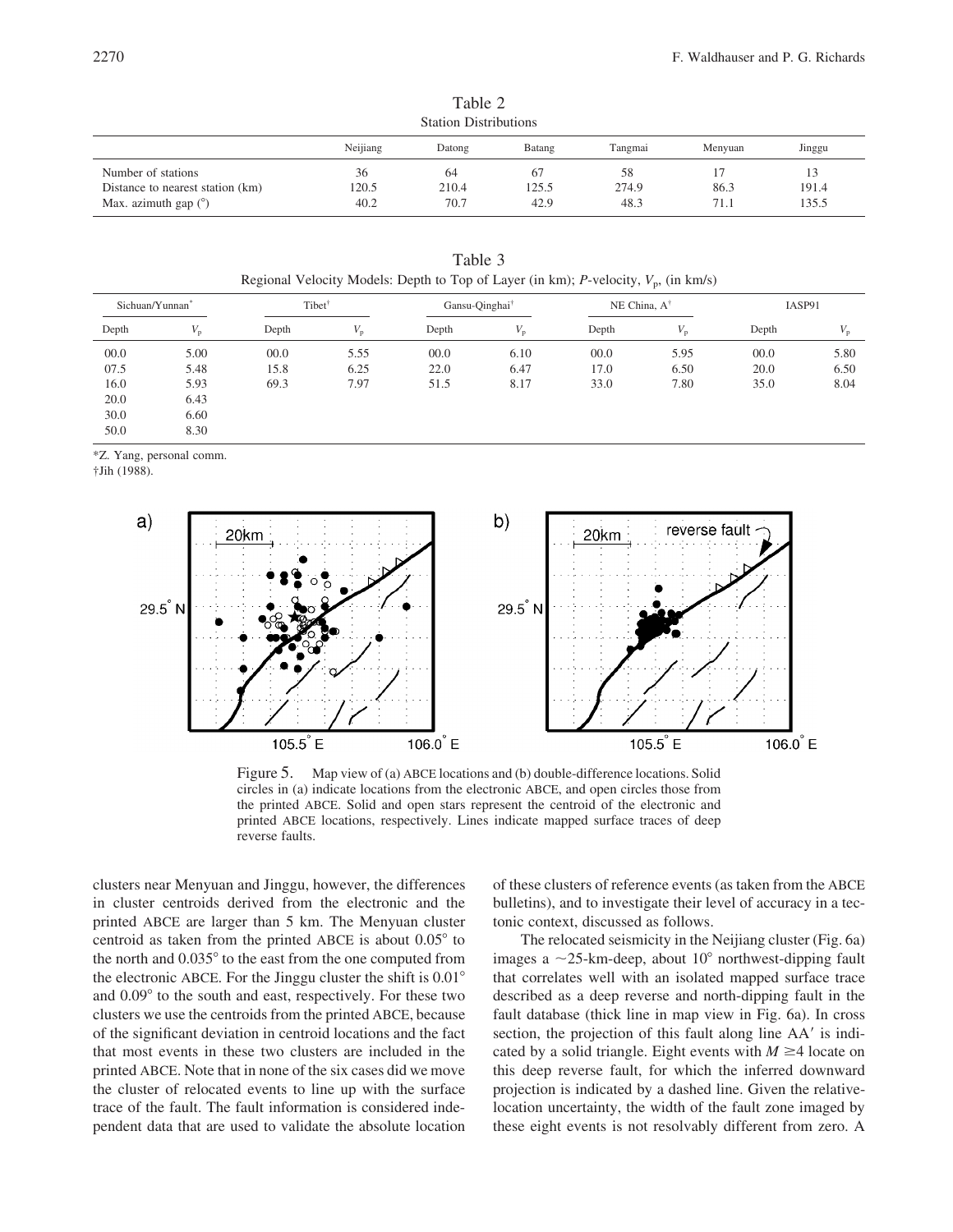

Figure 6. Relocated events in map view (left panel) and fault perpendicular cross section (right panel) along AA' for events near (a) Neijiang, (b) Datong, (c) Batang, (d) Tangmai, (e) Menyuan, (f) Jinggu. Ellipses (in map view) and crosses (in cross sections) indicate bootstrap errors at the 90% confidence level. Reference events are indicated by thick ellipses or crosses. Lines in map view indicate mapped faults at the surface, and thick lines, those that are described as deep faults in the USGS fault database. Faults are labeled as indicated in the fault database. Triangles denote the projection of the main fault onto the cross section. Dashed line in cross section indicates assumed fault dip based on seismicity. (*continued*)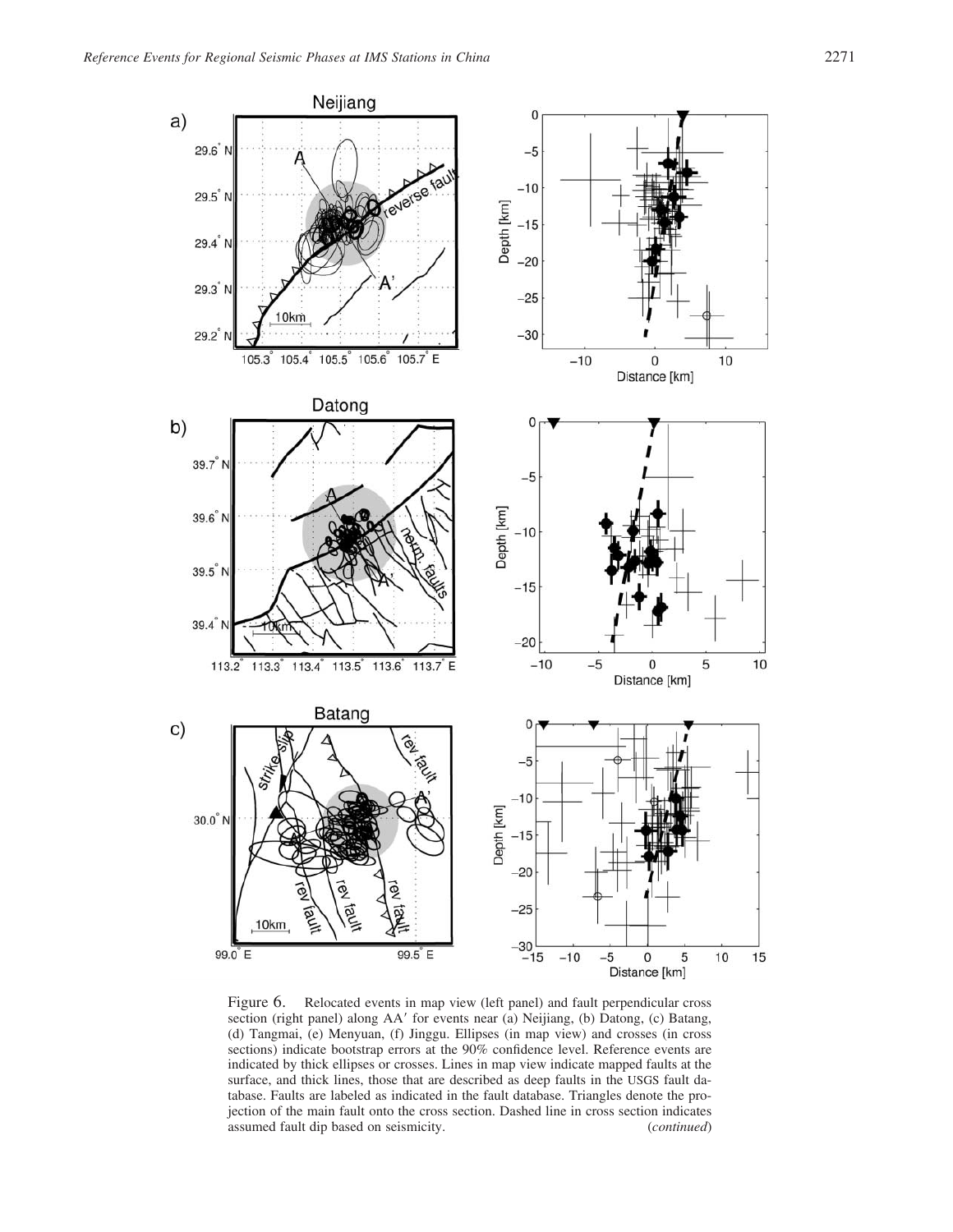

Figure 6. (*continued*). Open circles denote events with  $M \ge 3.5$ , except in the Batang cluster ( $M \ge 5$ ), and the Tangmai cluster ( $M \ge 4.5$ ). No magnitudes are available for events in the Datong cluster. Gray filled circles in map view are centered on the cluster centroid and indicate the estimated average absolute-location uncertainty associated with the ABCE locations; rev.  $=$  reverse; norm.  $=$  normal faulting.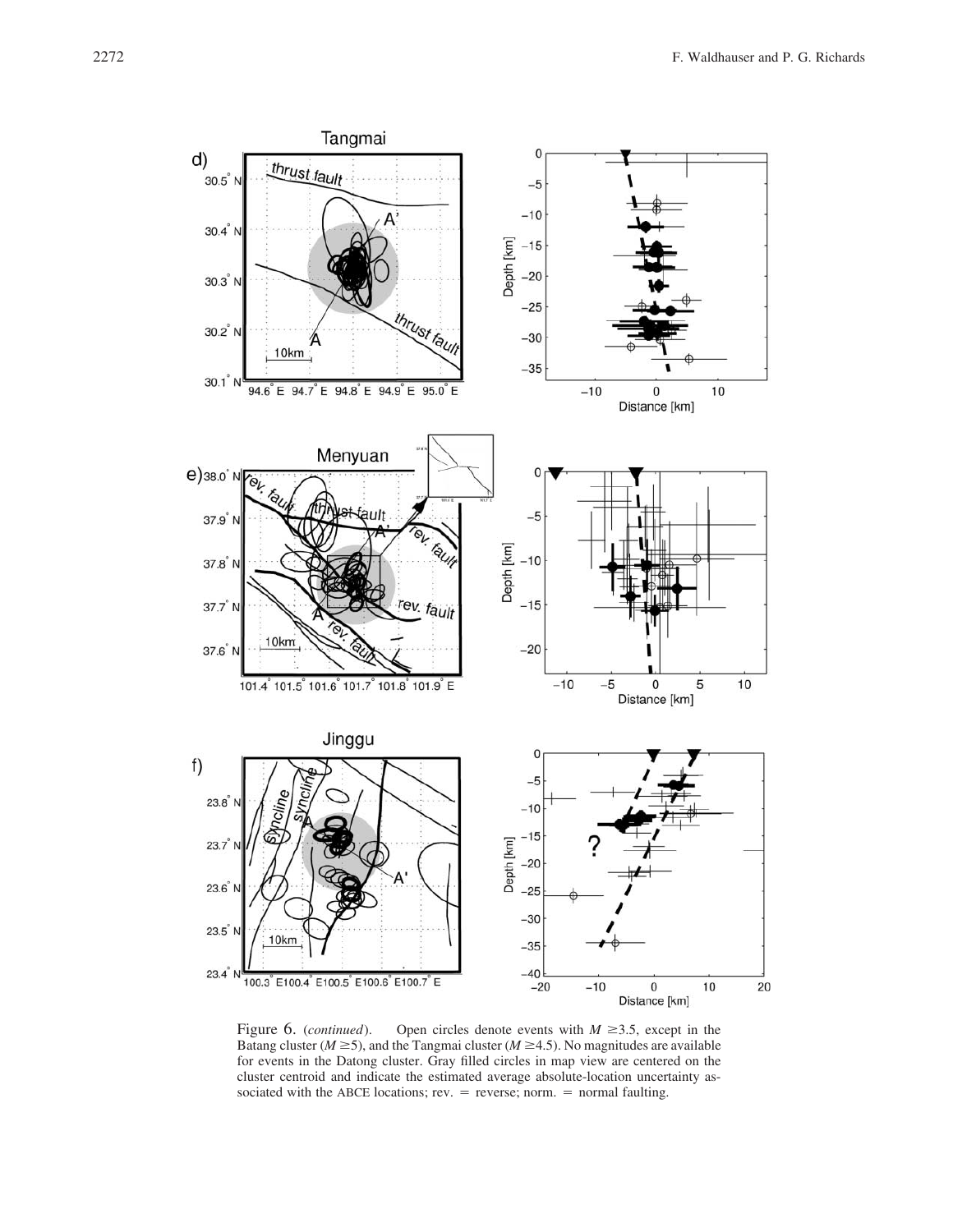| Date       | Time        | Lat    | Long    | Depth | Mag                      | Location |
|------------|-------------|--------|---------|-------|--------------------------|----------|
| 1993/08/20 | 06:37:54.64 | 29.440 | 105.485 | 18.4  | 4.5                      | Neijiang |
| 1994/04/14 | 17:57:06.24 | 29.441 | 105.511 | 14.7  | 4.4                      | Neijiang |
| 1995/12/26 | 03:31:08.15 | 29.456 | 105.526 | 12.9  | 4.2                      | Neijiang |
| 1996/01/16 | 00:08:15.86 | 29.408 | 105.467 | 06.7  | 4.2                      | Neijiang |
| 1997/02/24 | 18:43:04.24 | 29.431 | 105.532 | 14.0  | 4.5                      | Neijiang |
| 1997/08/13 | 08:13:29.83 | 29.473 | 105.587 | 11.2  | 4.8                      | Neijiang |
| 1998/02/18 | 06:20:57.43 | 29.435 | 105.469 | 20.0  | 4.0                      | Neijiang |
| 1999/08/17 | 10:41:05.03 | 29.425 | 105.541 | 07.9  | 4.8                      | Neijiang |
| 1989/10/18 | 15:15:25.37 | 39.566 | 113.486 | 15.9  | $\overline{\phantom{0}}$ | Datong   |
| 1989/10/18 | 17:01:33.24 | 39.568 | 113.463 | 13.2  | $\overline{\phantom{0}}$ | Datong   |
| 1989/10/18 | 18:20:45.88 | 39.553 | 113.438 | 12.6  | $\overline{\phantom{0}}$ | Datong   |
| 1989/10/18 | 19:37:49.36 | 39.592 | 113.486 | 13.5  | $\overline{\phantom{0}}$ | Datong   |
| 1989/10/19 | 10:29:02.53 | 39.594 | 113.478 | 09.2  | $\overline{\phantom{0}}$ | Datong   |
| 1989/10/19 | 12:32:15.66 | 39.544 | 113.474 | 17.2  | $\overline{\phantom{0}}$ | Datong   |
| 1989/10/19 | 13:59:58.90 | 39.592 | 113.494 | 11.5  | $\overline{\phantom{0}}$ | Datong   |
| 1989/10/19 | 17:56:47.80 | 39.579 | 113.505 | 09.9  | $\overline{a}$           | Datong   |
| 1989/10/19 | 23:54:31.48 | 39.601 | 113.528 | 12.1  | $\overline{\phantom{0}}$ | Datong   |
| 1989/10/20 | 11:41:41.62 | 39.581 | 113.542 | 13.0  | $\overline{\phantom{0}}$ | Datong   |
| 1989/10/23 | 13:19:33.14 | 39.567 | 113.510 | 12.8  | $\overline{a}$           | Datong   |
| 1989/10/23 | 17:07:54.28 | 39.557 | 113.488 | 11.8  | $\overline{\phantom{0}}$ | Datong   |
| 1989/10/29 | 02:22:42.85 | 39.548 | 113.482 | 08.3  | $\overline{\phantom{0}}$ | Datong   |
| 1989/12/08 | 13:05:14.00 | 39.549 | 113.484 | 12.8  | $\overline{a}$           | Datong   |
| 1989/12/08 | 23:04:50.84 | 39.543 | 113.477 | 16.8  | $\overline{\phantom{0}}$ | Datong   |
| 1989/12/31 | 08:24:48.13 | 39.559 | 113.499 | 12.4  | $\overline{\phantom{0}}$ | Datong   |
| 1989/04/16 | 18:25:50.26 | 29.977 | 99.319  | 14.4  | 5.1                      | Batang   |
| 1989/04/25 | 02:13:22.08 | 29.993 | 99.320  | 17.9  | 6.2                      | Batang   |
| 1989/04/30 | 23:05:26.82 | 29.964 | 99.353  | 17.2  | 5.1                      | Batang   |
| 1989/05/03 | 05:53:00.94 | 30.020 | 99.362  | 14.4  | 6.1                      | Batang   |
| 1989/05/03 | 15:41:30.94 | 29.966 | 99.365  | 14.3  | 5.8                      | Batang   |
| 1989/05/03 | 17:28:21.44 | 30.047 | 99.354  | 12.5  | 5.3                      | Batang   |
| 1989/05/04 | 05:30:46.27 | 29.963 | 99.364  | 10.1  | 5.1                      | Batang   |
| 1985/07/18 | 17:40:13.52 | 30.338 | 94.799  | 28.1  | 4.9                      | Tangmai* |
| 1985/07/19 | 02:38:08.63 | 30.323 | 94.810  | 16.2  | 4.7                      | Tangmai* |
| 1985/07/20 | 18:31:45.12 | 30.319 | 94.818  | 21.6  | 4.6                      | Tangmai* |
| 1986/10/10 | 08:59:19.47 | 30.325 | 94.773  | 18.5  | 4.8                      | Tangmai* |
| 1986/10/12 | 16:29:11.50 | 30.343 | 94.810  | 25.7  | 4.7                      | Tangmai* |
| 1987/09/17 | 01:34:47.20 | 30.330 | 94.788  | 15.2  | 4.9                      | Tangmai* |
| 1987/09/19 | 18:59:38.80 | 30.323 | 94.806  | 29.3  | 4.7                      | Tangmai* |
| 1991/07/18 | 13:25:00.18 | 30.320 | 94.802  | 25.6  | 5.0                      | Tangmai* |
| 1991/07/20 | 18:52:24.44 | 30.309 | 94.802  | 28.6  | 4.5                      | Tangmai* |
| 1991/07/20 | 19:02:31.24 | 30.321 | 94.808  | 18.6  | 4.8                      | Tangmai* |
| 1991/07/23 | 16:51:53.69 | 30.323 | 94.801  | 18.5  | 4.7                      | Tangmai* |
| 1991/07/24 | 06:06:45.16 | 30.306 | 94.794  | 27.4  | 4.8                      | Tangmai* |
| 1991/07/25 | 01:52:44.28 | 30.315 | 94.782  | 12.0  | 4.8                      | Tangmai* |
| 1991/07/28 | 23:58:20.64 | 30.331 | 94.760  | 29.7  | 4.9                      | Tangmai* |
| 1991/07/29 | 03:20:16.09 | 30.305 | 94.816  | 28.1  | 4.6                      | Tangmai* |
| 1993/09/06 | 20:57:22.32 | 30.312 | 94.816  | 16.1  | 4.7                      | Tangmai* |
| 1986/08/26 | 09:43:00.63 | 37.796 | 101.669 | 13.2  | 6.2                      | Menyuan  |
| 1986/08/26 | 10:30:00.03 | 37.753 | 101.688 | 15.7  | 5.4                      | Menyuan  |
| 1986/08/26 | 13:11:24.61 | 37.753 | 101.673 | 10.6  | 5.0                      | Menyuan  |
| 1986/08/27 | 13:15:23.03 | 37.704 | 101.678 | 10.7  | 4.3                      | Menyuan  |
| 1987/06/28 | 01:16:36.88 | 37.731 | 101.672 | 14.0  | 4.9                      | Menyuan  |
| 1993/05/30 | 10:01:10.33 | 23.715 | 100.501 | 11.5  | $\qquad \qquad -$        | Jinggu*  |
| 1993/05/30 | 21:49:02.14 | 23.746 | 100.483 | 13.0  | $\qquad \qquad -$        | Jinggu*  |
| 1993/06/04 | 01:04:00.94 | 23.707 | 100.500 | 11.4  | 4.5                      | Jinggu*  |
| 1993/06/10 | 20:38:28.68 | 23.691 | 100.490 | 12.2  | 4.6                      | Jinggu*  |
| 1993/10/25 | 08:32:46.55 | 23.582 | 100.523 | 5.9   | $\qquad \qquad -$        | Jinggu*  |
| 1994/03/18 | 16:16:47.64 | 23.606 | 100.521 | 5.7   | $\overline{\phantom{0}}$ | Jinggu*  |
| 1994/11/07 | 22:40:50.12 | 23.720 | 100.464 | 12.9  | 4.0                      | Jinggu*  |

Table 4 Reference Events at the GT5 and GT10\* Levels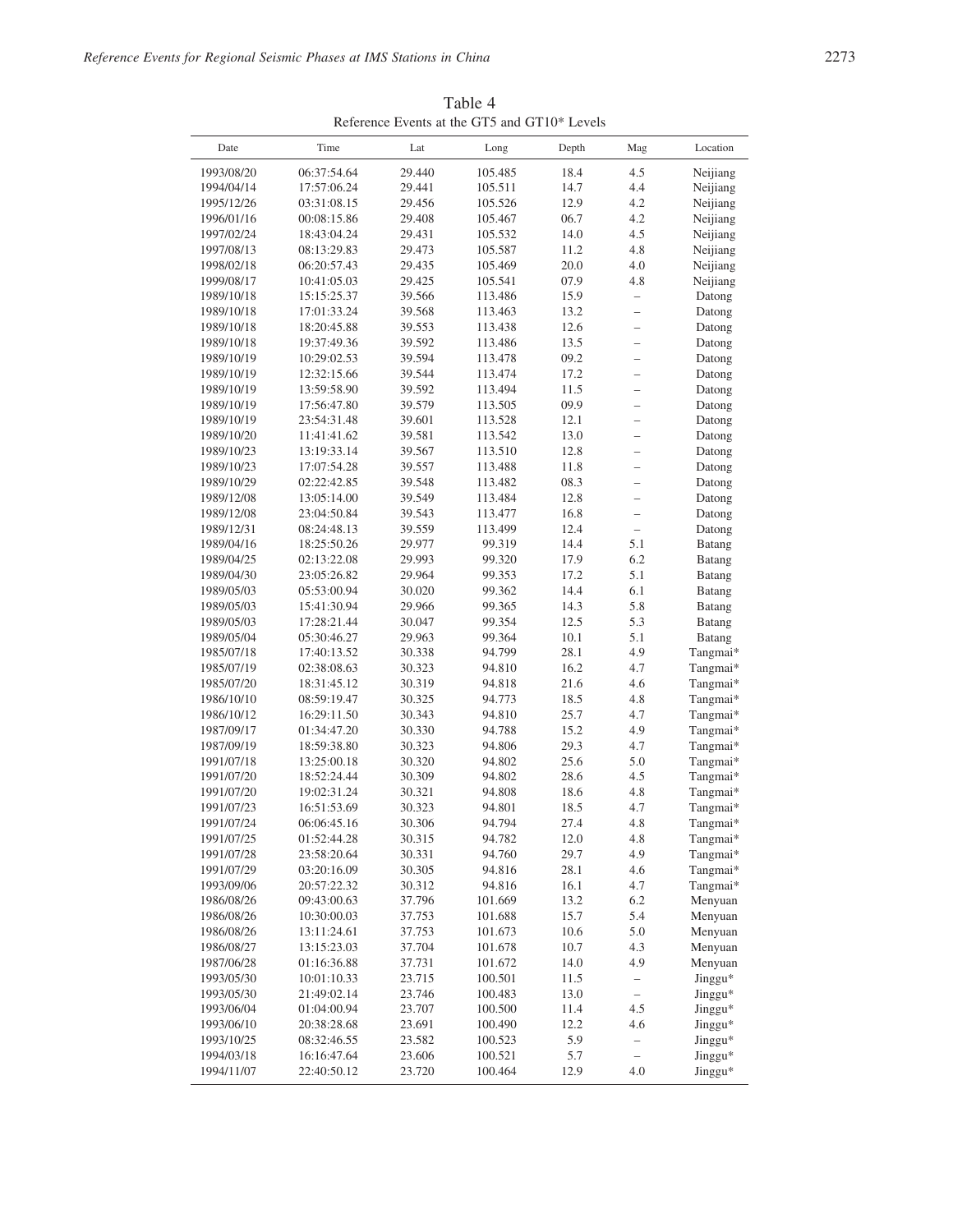ninth  $M \geq 4$  event, having larger uncertainty, locates to the southeast away from the fault. Considering the formal uncertainty in relative locations being smaller than 2 km for the eight  $M \geq 4$  events, and their correlation with independently mapped surface information, we select these eight larger events as reference events accurate to within 5 km (solid dots in cross section in Fig. 6) (see Table 4 for hypocentral parameters). The positions of the events along the strike of the fault is similar to the locations reported in the printed ABCE for events included in both bulletins (see Fig. 5b). These results are also similar to location results for 20 events derived from a simultaneous inversion of local network data (Z. Yang, personal comm.) for 1D velocity structure and earthquake locations (program VELEST, Roecker, 1977; Kissling et al., 1994).

Figure 6b shows results for the cluster near Datong. This cluster of 42 events was relocated, using a velocity model for the region of northeastern China (Table 3). Most of the events occurred during a swarmlike activity in 1989, including 16 of the largest events (based on the number of stations that recorded them). In map view the cluster of events lines up with a northeast-trending deep fault, southeast and perpendicular to which are a series of northwest-trending normal faults. Parallel to, and about 10 km northwest of, the main fault exists what seems to be a secondary, deep fault. Even though this secondary fault is only 10 km away from the cluster centroid, the complex distribution of the relocated events (no narrow fault zone is imaged) and the indication of seismicity occurring on the normal faults to the southeast lead us to the conclusion that the 16 reference events are associated with the main fault, and stress is transferred to the normal faults that subsequently fail in smaller events.

The 68 events near Batang in Sichuan Province (Fig. 6c) were relocated, using the Sichuan velocity model (Table 3). The closest station, BTA, is only about 20 km away (see triangle in map view of Fig. 6c), but no phase picks are listed in the ABCE bulletin for the events investigated. It is possible, though, that phase picks from this station were used in determining the locations reported in either the electronic or the printed ABCE, but for some reason they are not reported in the bulletins. The relocated events mainly cluster around a north-northwest- striking fault trace that is described as a west-dipping reverse fault. This fault is paralleled by two other reverse faults at some 10-km distance to the southwest and northeast. The reverse faults intersect a left-lateral strike-slip fault to the northwest. None of the faults is labeled as deep, even though the seismicity reaches depths of 25 km. The relocated seismicity correlates well with the fault information at the surface, imaging a westsouthwest- dipping fault with an effective width less than 1 km. The seven reference events have magnitudes between 5.1 and 6.2 and are followed by aftershocks, some of which appear to have occurred on the adjacent reverse faults to the northeast and southwest.

Near Tangmai in eastern Tibet, 29 events were relocated using the velocity model for the Tibetan Plateau shown in Table 3. The events locate between two west-northweststriking thrust faults (Fig. 6d). They image a north-northeastdipping 35-km-deep structure, a depth not unusual in this part of China. The centroid of the epicenter is within 10-km distance from the thrust fault to the south, but the downward projection of the surface trace is less clear because of the somewhat large horizontal relative errors for the 16 selected reference events, and missing information as to the dip of the fault. Thus we place an upper bound of 10 km to the absolute location uncertainty of these events.

In the Menyuan cluster (Fig. 6e) the relocated seismic activity correlates with a deep northwest-striking reverse fault, right where a small left-lateral stepover configuration exists (see inset in Fig. 6e). We argue that this fault irregularity is the cause of the somewhat complex faulting pattern observed at depth and thus can be used as a benchmark to constrain the absolute location of this cluster. A total of 12 events with  $M > 4$  are selected, 5 of which are well constrained and are selected as reference events (Table 4). Additional seismic activity correlates with an adjacent, parallel fault to the southwest, and with a nearby thrust fault northwest of the reference events.

In the Jinggu cluster (Fig. 6f), most of the relocated seismicity appears to occur on a deep fault and possibly on an adjacent, parallel fault to the west, including six of the larger events selected as reference events. The faults are not further specified in the fault database, but the relocated seismicity indicates that they are dipping to the west. A few isolated events seem to occur on additional faults, and some are associated with synclines. Although there is a general agreement between the seismicity and the surface information, the absolute location of the reference events within the tectonic framework given by the limited fault information available to us is not as well constrained as in other clusters. Furthermore, relative-location errors are larger than in most other clusters. We therefore consider these reference events to be within 10 km of the true locations.

### Evaluation of Solution Quality

Several tests were performed to evaluate the stability of the double-difference solutions. In addition to the regional models listed in Table 3, a standard crustal model is used (IASP91) that consists of a 20-km-thick upper crust with a *P*-wave velocity of 5.8 km/sec on top of a 15-km-thick lower crust ( $V_p = 6.5$  km/sec), and an upper-mantle velocity of 8.04 km/sec. Figure 7 compares, for each cluster, the locations of reference events obtained with the regional model (thick black ellipses representing errors at the 90% confidence level, identical to final locations as shown in Fig. 6) with locations from the IASP91 model (thin black ellipses). Note that even though we only show the reference events in Figure 7, all events in a particular cluster are used in the relocation procedure. In general, differences are less than 1 km between the two locations, and error ellipses for locations derived from the IASP91 velocity model are larger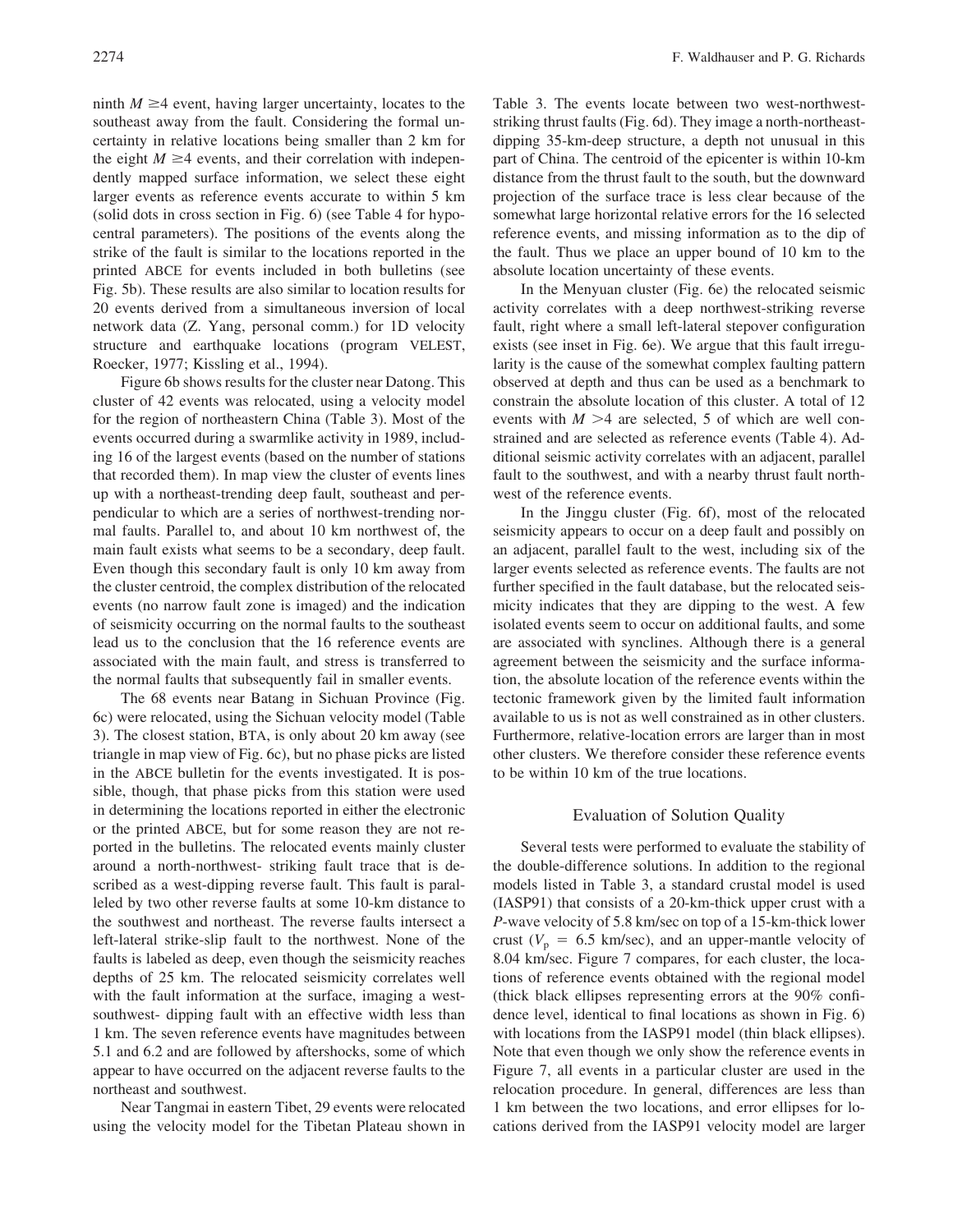

Figure 7. Results from three different tests performed to ensure robustness of the seismicity structure within each cluster. Thick ellipses represent final locations of reference events, thin ellipses show relocation results from using the IASP91 velocity model, gray ellipses are from relocating the events with one event removed at a time, dots are from relocating the events with one station removed at a time. Lines indicate fault traces except for lines that connect the final reference events with locations derived with the IASP91 model. See text for explanation.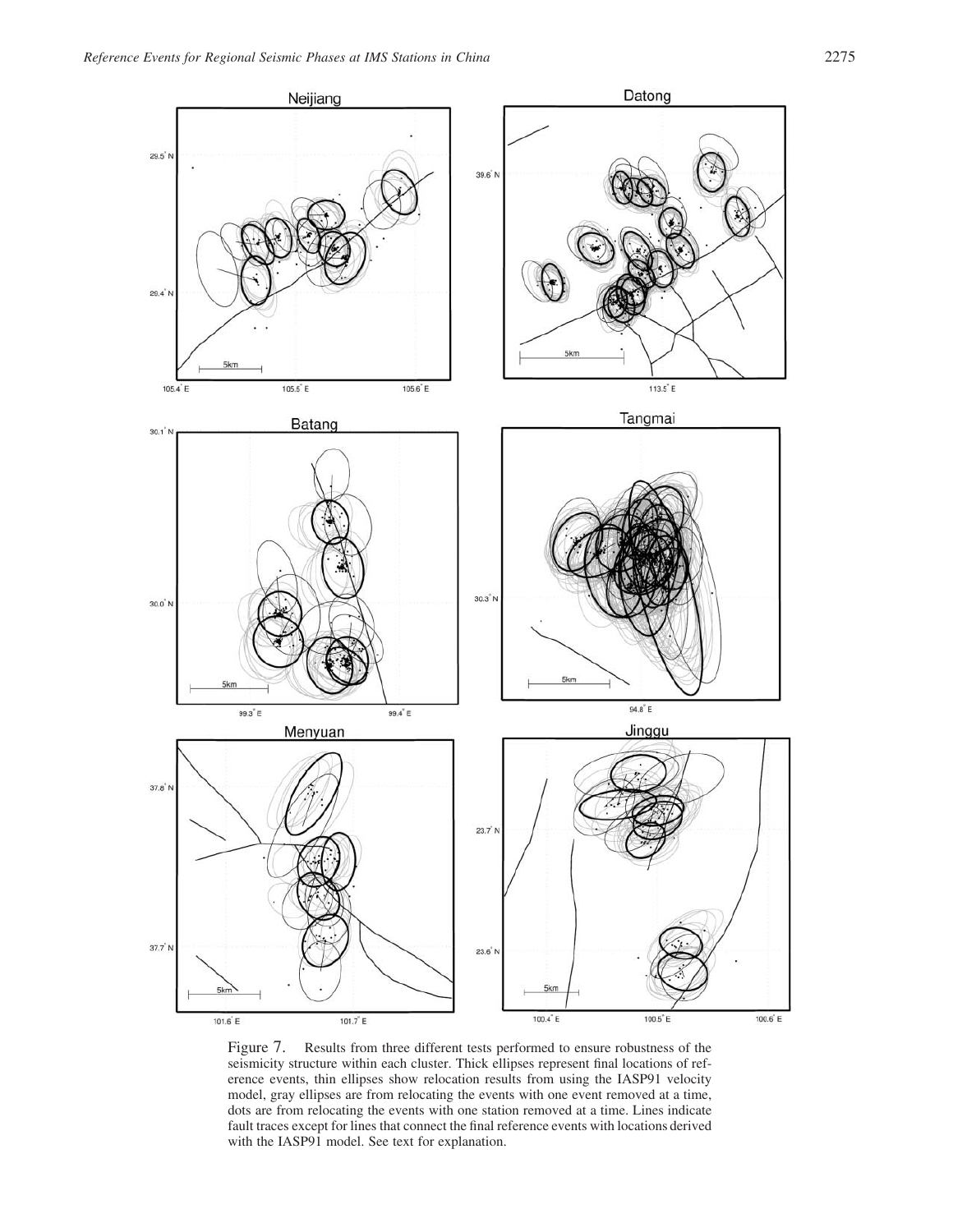than those obtained from the regional models. Error ellipses overlap for corresponding events in almost all cases.

A second test used a jackknife method to investigate the influence of each reference event on the locations of all others. As each event is linked to others through direct measurements, a less-well-constrained event may affect the relative location between others. Each cluster, therefore, was repeatedly relocated with one reference event removed at a time. The results of  $NEV \cdot (NEV-1)$  locations are displayed as gray ellipses in Figure 7. The mean in horizontal and vertical deviation of each test location from the event's final location (solid ellipse) is 190 m and 340 m. Error ellipses are similar in most cases.

A third test, again using a jackknife method, assessed the effect of variation in station distribution on event locations. It involved removing one station at a time, each time locating all events within a cluster, using the remaining NSTA-1 stations. The results of NSTA • NEV locations are displayed as dots in each subfigure of Figure 7. The mean deviation of each test location from the centroid of all test locations for a particular event is 200 m in horizontal and 360 m in vertical direction. Ninety-five percent of the 2881 samples are contained within an ellipse that has a major and minor axis of 1.5 and 1 km, respectively. The results from these three tests indicate that changes in the model used to relocate the events, effects from individual reference events on others, and varying station distribution cause changes in relative locations that are generally less than 1 km. In each case the relocated reference events support the characterization of the corresponding faults as indicated in the Chinese fault database.

For some events in the Tangmai and Jinggu clusters, relative-depth errors are smaller than errors in the horizontal directions. The somewhat large horizontal errors are caused by azimuthal gaps in nearby stations (Table 2), whereas relative depths are still well constrained by downgoing ray paths of *Pn* phases observed at greater distances—not that reference events in these two clusters are less well constrained than in the other clusters.

Figure 8 shows absolute travel-time residuals of the 59 reference events observed at the six IMS stations relative to the median travel time for each cluster-station pair, and for double-difference (solid circles) and ABCE (open circles) solutions. Figure 9 indicates the IMS stations that recorded at least one reference event within a particular cluster. A significant reduction in residual scatter is observed, with the standard deviation decreasing from 1.28 sec before to 0.61 sec after relocation. The eight apparent phase-pick outliers (solid squares in Fig. 8) in the Neijiang, Datong, Menyuan, and Jinggu cluster may indicate timing problems. Note that such outliers, determined separately within each cluster, are generally downweighted or removed during the relocation process, and stations other than the affected IMS stations were used to relocate the events. The spread of residuals for events in the Tangmai cluster is larger than in other clusters, with the largest residual being larger than the resiudals of outliers identified in other clusters. This is likely because of the deviation of the true crustal structure from the IASP91 model in the source area, a region of thick lithosphere. The effect of model error is amplified by the large depth extent of the seismic activity to which *Pn* differential travel times are sensitive.

Since we keep the absolute location of the cluster centroid fixed at the initial locations, we are not able to quantify absolute location errors using standard approaches (e.g., by analyzing absolute travel-time residuals), but instead we can validate the absolute location of the clusters and the reference events they include in a tectonic context derived from independent surface information. For comparison of uncertainty estimates based on absolute travel-time residuals relative to the IASP91 travel times, we apply the location procedure *LocSat* (Bratt and Bache, 1988), currently in operation for nuclear-test monitoring at the IDC in Vienna, to the ABCE arrival times of the eight reference events near Neijiang. The resulting errors at the 95% confidence level have major axes ranging from 2.5 to 7.7 km. These major axes are predominantly oriented in a northwest direction perpendicular to the fault, a direction that is well constrained by the combined analysis of relocated seismicity and fault information. Thus we know the absolute locations of these events better than what is possible from the analysis of travel-time residuals alone.

The promotion of seismic reference events to GT5 status (or any other GTn) is based in general on some quantitative measure of the absolute location uncertainty of an event. Bondár *et al.* (2004) proposed, after a thorough investigation of the effect of network geometry on the solution quality of earthquake and explosion locations, that such measures include the characteristics of seismic networks used to locate a particular event. Clearly, the approach followed in this study lacks this type of quantitative measure, because none of the reference events derived here fulfills the GT5 network criteria of Bonda´r *et al.* (2004), at least not with the stations available to us. On the other hand, one can imagine a case where ground-truth information is available from sources other than seismic data (i.e., surface rupture), providing a reference event at the GT1 level or better, even though stations that might have recorded the event would not meet the particular criteria proposed by Bondár *et al.* (2004).

A subjective component is associated with our procedure in that the relocated seismicity is correlated with (independent) fault information to validate the absolute locations derived from the Chinese bulletins. This makes it difficult to quantitatively estimate the absolute location uncertainty from which to derive the GT level of each reference event. Whereas errors in the relative location of events within each cluster, and errors in the mapping accuracy of the fault traces, are shown to be generally less than 1 km, errors resulting from fault mis-association can be larger. To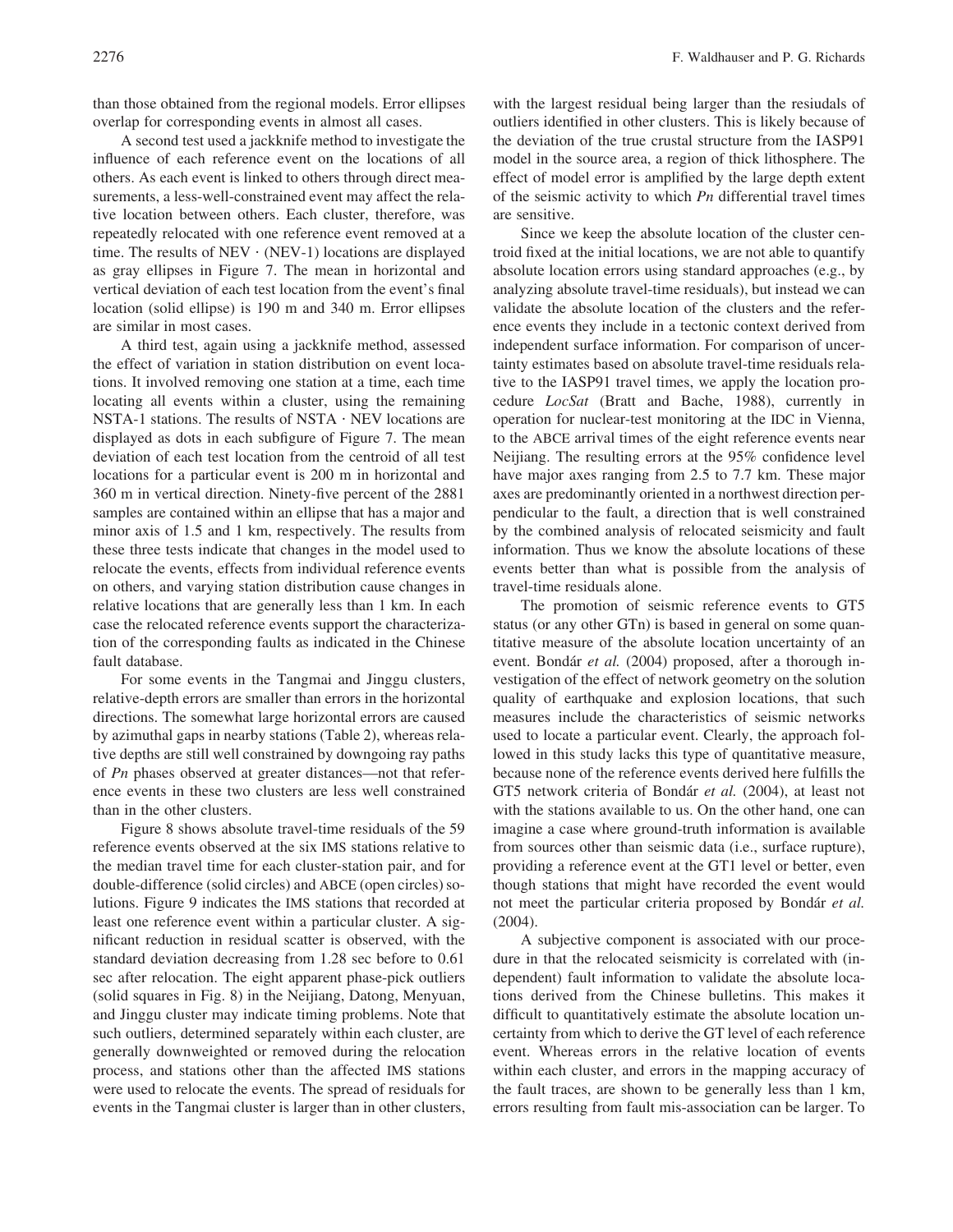

Figure 8. *P*-wave travel-time residuals relative to the median travel time shown for each cluster-station pair (see Fig. 9). Solid circles indicate travel-time residuals from reference events, and open circles, those from the ABCE corresponding locations. Squares indicate phase picks that are considered outliers. Standard deviation for reference-event residuals, after removing the outliers, is 0.61 sec, and for ABCE residuals, 1.28 sec.

estimate upper bounds for these errors, we probe distances out to which a given cluster can be moved without jeopardizing the correlation between seismicity and fault information. For the clusters near Neijiang, Datong, Batang, Menyuan, we find that the relocated seismicity cannot be moved by more than 5 km without causing significant disagreement between the seismicity at depth and the active faulting pattern observed at the surface (Fig. 6 and preceding discussion). For the reference events in the Neijiang cluster, location results using data from a local seismic network limit movement along the strike of the fault to significantly less than 5 km. For the reference events in these four clusters, therefore, we claim that they are accurate to within 5 km, promoting them to GT5 status (Table 4). The reference events in the Tangmai and Jinggu clusters are less accurately determined because of the lower resolution in relative locations and the range of possible correlation with the available fault information. We consider these events accurate to within 10 km, indicating solution qualities at the GT10 level (Table 4). The underlying assumption in assigning these GT levels is that the relocated seismicity actually occurs on the fault we use for validating the absolute locations. In the case of the six clusters of reference events presented here, however, no other mapped fault near the reference events (and within the approximate absolute location uncertainty of the ABCE locations) can likely accommodate several earthquakes of  $M \geq 4$ .

## Conclusions

The ABCE is used to relocate events in six clusters in central and eastern China to image in detail the active fault at seismogenic depths. The relocated seismicity is associated with fault traces mapped at the surface and related structural information to validate the absolute location of each cluster as derived from the Chinese bulletins. Fifty-nine seismic reference events suitable for calibration of IMS stations in China (and possibly in nearby regions also) are then selected on the basis of event magnitude, relative-location errors, and consistency with the fault information. Substantial reduction in scatter of relative travel-time residuals within each cluster of reference events is achieved, consistent with the relocated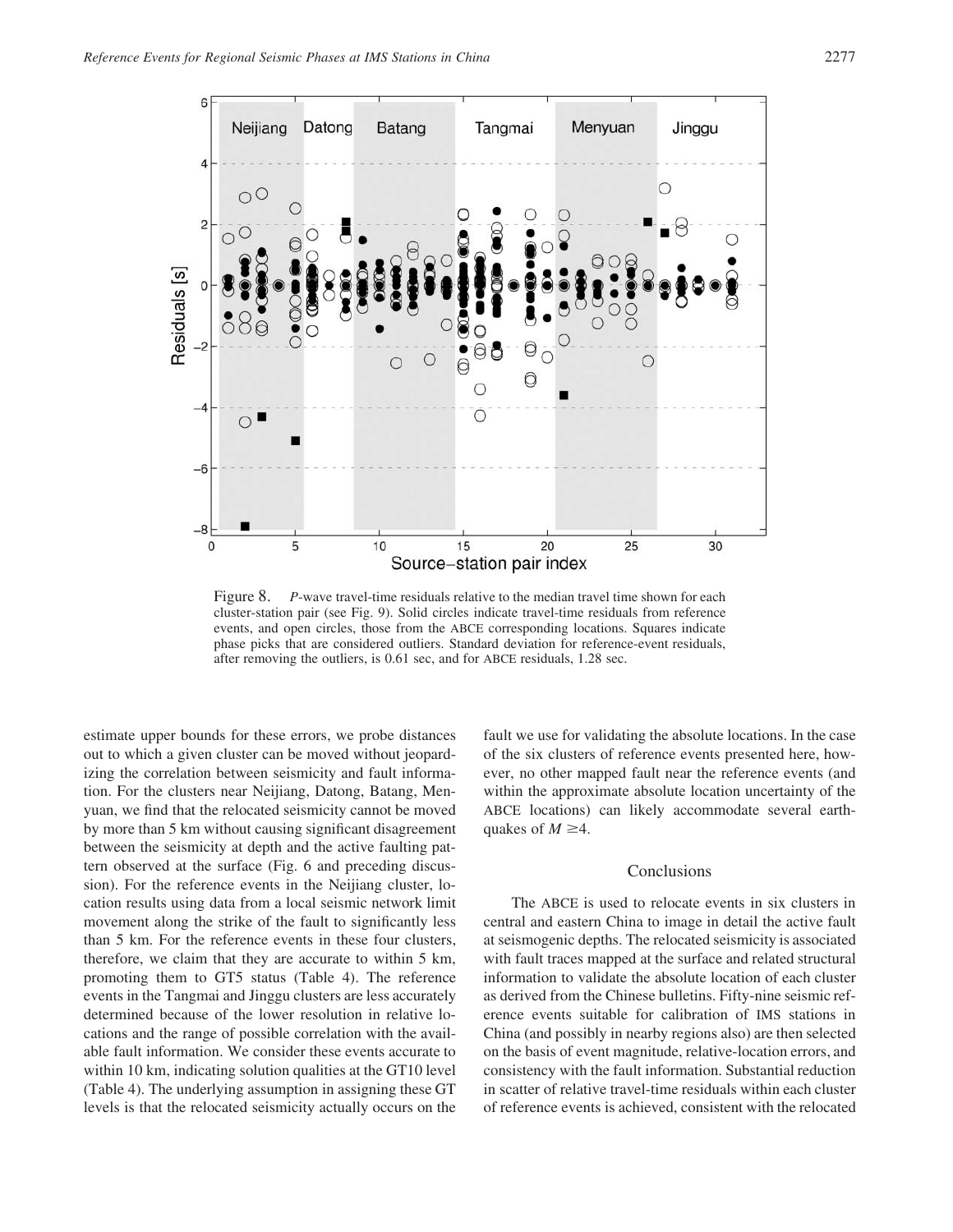

Figure 9. Great-circle paths of *P* waves generated by clustered reference events determined in this study (stars) and recorded at six IMS stations in China (triangles), providing useful calibration data. See Table 1 for station coordinates, and Table 4 for referenceevent locations.

positions of these events. Reference events determined in four of the six clusters have solution quality at the GT5 level on the basis of the degree of correlation between seismicity and faulting information. Reference events in the remaining two clusters are at the GT10 level. Each reference event provides *P*- and, in some cases, *S*-phase travel-time information to at least one of six operational or planned IMS stations (Fig. 9).

Prior to this study, reference events for the calibration of IMS stations in China have been derived only from nuclear-explosion data for regions in western China (Fisk, 2002; Waldhauser *et al.*, 2004). Active tectonism from the ongoing collision between India and the Asian continent, however, generates several tens of thousands of earthquakes every year in and near China. Thousands of seismic stations operated by local, provincial, and regional networks record these earthquakes down to low magnitudes. Combining these data across boundaries of individual networks and provinces would substantially increase the density of recorded seismicity across China. The approach outlined here may then be applied on a much larger scale to obtain accurate event locations for entire fault systems, in combination with good information on surface faulting. With about 190  $M \geq 4$  events listed in the ABCE per year, the number of reference events could then be substantially increased. Additionally, accurately located reference events enhance tomographic studies and can improve quantification of seismic hazard.

#### Acknowledgments

We are indebted to Chinese seismologists, without whose dedicated work in creating the ABCE this work could not have been carried out. We thank Tom Hearn for his advice on working with ABCE data, Bill Leith for providing us with a copy of the Chinese digital fault map, and Greg Yetman and Francesca Pozzi for their help with reading the GIS format. Reviews by Bob Engdahl and an anonymous reviewer greatly helped to improve the manuscript. This study was supported by Contracts DTRA 01-00-C-0031 of the Defense Threat Reduction Agency and F19268-03-C-0129 of the Air Force Research Laboratory. This is Lamont-Doherty Observatory Contribution Number 6666.

#### References

- Bondár, I., X. Yang, R. G. North, and C. Romney (2001). Location calibration data for CTBT monitoring at the prototype International Data Center, *Pure Appl. Geophys.* **158,** 19–34.
- Bondár, I., S. C. Myers, E. R. Engdahl, and E. A. Bergman (2004). Epicenter accuracy based on seismic network criteria, *Geophys. J. Int.* **156,** 483–496.
- Bratt, S., and T. Bache (1988). Locating events with a sparse network of regional arrays, *Bull. Seism. Soc. Am.* **78,** 780–798.
- Douglas, A. (1967). Joint epicenter determination, *Nature* **215,** 47–48.
- Fisk, M. D. (2002). Accurate locations of nuclear explosions at the Lop Nor test site using alignment of seismograms and IKONOS satellite imagery, *Bull. Seism. Soc. Am.* **92,** 2911–2925.
- Hearn, T. M., and J. F. Ni (2001). Tomography and location problems in China using regional travel-time data, in *Proceedings, 23rd Seismic Research Review*, Jackson Hole, Wyoming, Oct. 2–5.
- Jih, R. (1998). Location calibration efforts in China, in *Proceedings, 20th Seismic Research Symposium*, Santa Fe, New Mexico, Sept. 21–23.
- Jordan, H. T., and K. A. Sverdrup (1981). Teleseismic location techniques and their application to earthquake clusters in the south-central Pacific, *Bull. Seism. Soc. Am.* **71,** 1105–1130.
- Kennett, B. L. N., and E. R. Engdahl (1991). Travel times for global earthquake location and phase identification, *Geophys. J. Int.* **105,** 429– 465.
- Kissling, W., W. L. Ellsworth, D. Eberhard-Phillips, and U. Kradolfer (1994). Initial reference models in local earthquake tomography, *J. Geophys. Res.* **99,** 19,635–19,646.
- Murphy, J. R., W. L. Rodi, M. Johnson, J. D. Sultanov, T. J. Bennett, M. N. Töksoz, C. E. Vincent, V. Ovtchinnikov, B. W. Barker, A. M. Rosca, and Y. Shchukin (2002). Seismic calibration of Group 1 International Monitoring System (IMS) stations in eastern Asia for improved event location, in *Proceedings, 24th Seismic Research Review*, Ponte Vedra Beach, Florida, Sept. 17–19.
- Ritzwoller, M. H., N. M. Shapiro, A. L. Levshin, E. A. Bergman, and E. R. Engdahl (2003). The ability of a global 3-D model to locate regional events, *J. Geophys. Res.* **108,** no. B7, 2353, ESE 9-1–ESE 9-24.
- Roecker, S. W. (1977). Seismicity and tectonics of the Pamir-Hindu Kush region of central Asia, Ph.D. Thesis, Massachusetts Institute of Technology, Cambridge.
- Sultanov, D. D., J. R. Murphy, and Kh. D. Rubinstein (1999). A seismic source summary for Soviet peaceful nuclear explosions, *Bull. Seism. Soc. Am.* **89,** 640–647.
- Waldhauser, F. (2001). HypoDD: a program to compute double-difference hypocenter locations, *U.S. Geol. Surv. Open-File Rept. 01-113*, Menlo Park, California.
- Waldhauser, F., and W. L. Ellsworth (2000). A double-difference earth-